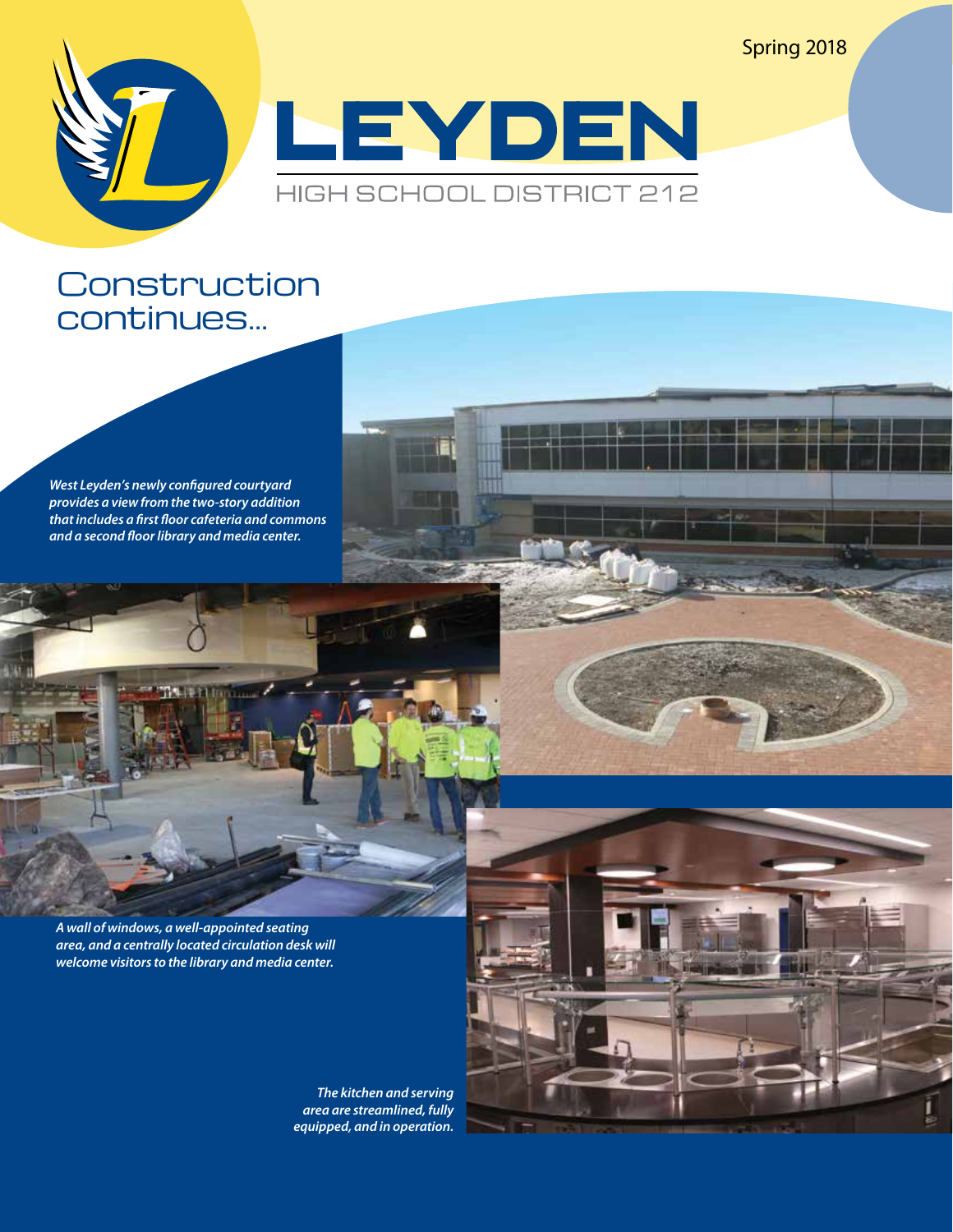# Superintendent's Corner



*Nick Polyak, Ed.D. Superintendent*

Hello Leyden Community,

On the cover of this newsletter, we've included some images from our ongoing construction projects. I thought this would be a good opportunity for me to discuss our progress at both West Leyden and East Leyden.

At West Leyden High School, the building addition inside the courty ard is nearly complete. The first floor features an expanded cafeteria and commons with a new kitchen and serving area. This space will eventually allow us to eliminate split class periods in the middle of the day and allow students more time to eat lunch every day. On the second floor, we have already opened four new classrooms and four remodeled classrooms. We will soon open the new library and media center for our students. When these new areas are open, the construction crews will move into the existing building directly behind the addition to remodel those spaces for their future uses.

At East Leyden High School, we hosted our groundbreaking ceremony on March 15, 2018, and construction work will begin in April. Over the next 12-14 months, Dodge Field will be transformed into an addition that will include new band and choir rooms, a preschool and daycare, a cafeteria and commons, an aquatics center, and more. In anticipation of this project, we have already remodeled a number of areas including our wrestling gym, science classrooms, and other curricular spaces.

You can monitor both projects on our website at www.leyden212.org/construction through web cameras that are capturing images every 15 minutes. Click on the "live look" links. We are currently on schedule for both projects to be completed and ready for the start of the 2019-2020 school year. We cannot thank our students, staff, and community enough for their support and patience as we work through this historic construction. We are excited about the opportunities these projects will create for our current and future generations of Leyden Eagles.

With #leydenpride, Nick Polyak

# Leyden Pilots E-Learning Day

### **Old school: snow day. New school: E-Learning Day**

District 212 students and staff weren't at school on February 9. But thanks to the omnipresent power of technology, school was in session.

After more than two years of waiting for the snow day stars to align, and after a prediction of 10" – 12" of snow, Leyden finally held its first official E-Learning Day. Faculty and students weren't in their classrooms, but that didn't prevent the school day from unfolding as everyone was connected to the internet. This is possible because the district provides each student with a Chromebook and also ensures that the 20 or so students in need of Wi-Fi have the hotspots that give them access to the internet.

During Leyden's inaugural E-Learning Day, students used their computers to complete about five hours of classwork from home. According to Superintendent Nick Polyak, teachers posted the day's coursework by 9 a.m. that day and students had to check-in by 1 p.m. to confirm attendance. Because it was considered an instructional day, students and staff won't have a snow day tacked on at the end of the school year.

"An extra day at the end of the school year is not particularly useful," Polyak says. "I believe an E-Learning Day is a better option than a snow day because learning can take place anywhere. It also gives students the opportunity to develop autonomy."

Tatiana Bonuma, principal at the West campus, says teachers were able to check their students' progress via Schoology, the online learning management system that monitors students' activities. "The practice day earlier in the year contributed to a smooth E-Learning Day," Bonuma



*East Leyden senior John Auge does his classwork from home during the district's first E-learning Day implemented on Friday, February 9.*

notes. "Teachers were able to engage the students in meaningful content related to current units of study. And many students shared that the E-Learning Day format allowed them to complete their coursework while being available to help at home."

Polyak is evaluating the success of E-Learning Day by reviewing student attendance and gathering feedback from teachers, students, and parents. If the results are favorable, Polyak said he and other superintendents will ask lawmakers to consider making E-Learning an option for Illinois schools.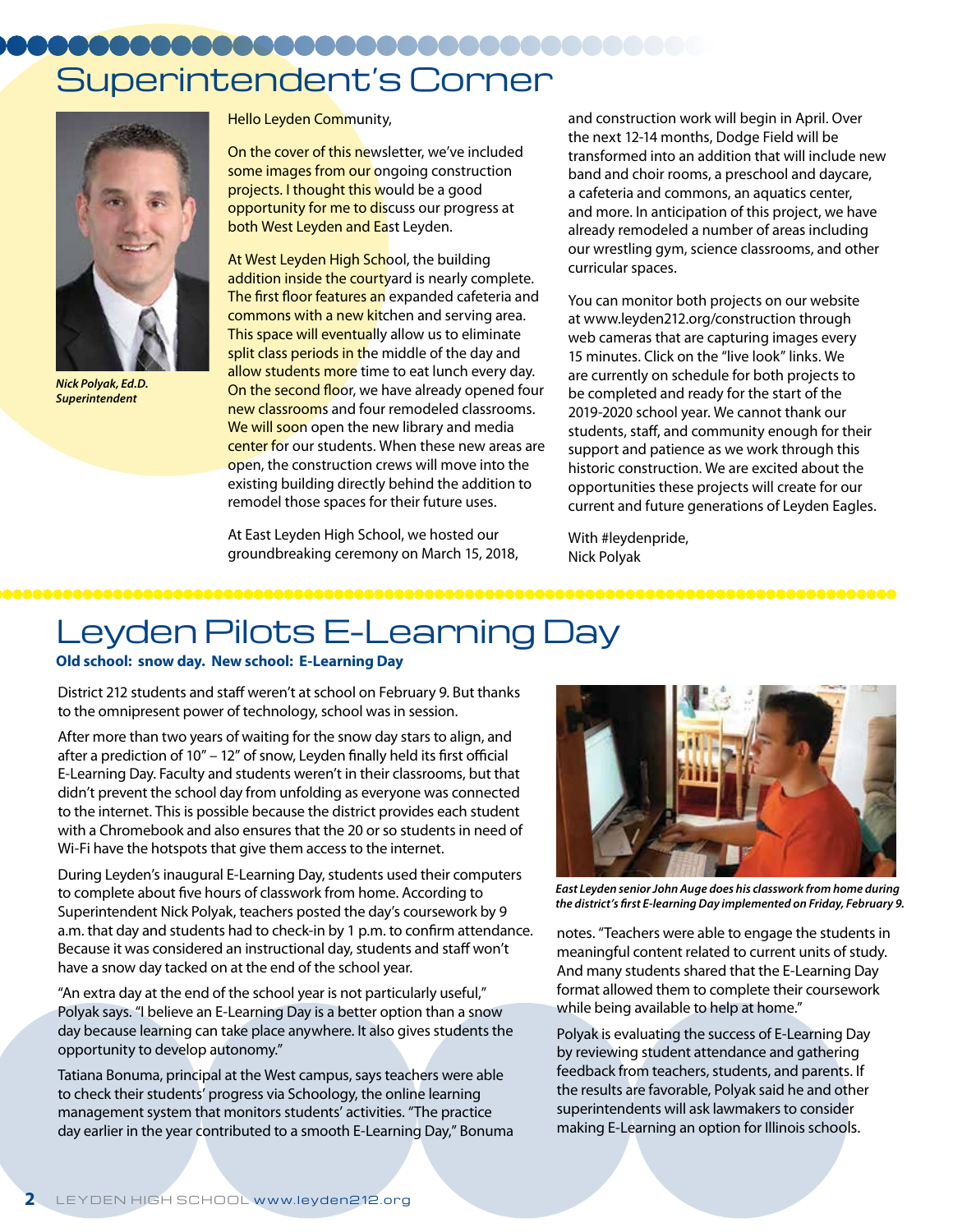# Congratulations Illinois State Scholars

The Illinois Student Assistance Commission has announced the names of the 2018-2019 Illinois State Scholars. This year more than 20,000 elite honorees are being recognized for their academic achievements. Congratulations to Leyden's 52 students who qualify as Illinois State Scholars.



### **Illinois State Scholars from West Leyden:**

Megan Michorczyk, <mark>Lilianna Gonzalez, Natalie Agoncillo, Nicholas Ippolito, Jessica Ortiz, Savannah Novencido,</mark> Ronaldo Melgar, Kath<mark>y Gonzalez, Judith Escamilla, Dmitri Marrero, Marco Chaidez, Sarah Malinowski, Armando</mark> Zavalza (Not pictured: Katherine Becerril, Omar Coronel, Jonathan Damian, Nathaniel Inumerable, and Karla Rubio.)



### **Illinois State Scholars from East Leyden:**

Julia Danielle Uy, Ariana Herrera, Amy Nicholson, Joseph Longo, Leslie Arciniega, Jessica Rivas, Amal Sharaan, Giovanni Diomede, Aleksandra Jez, Ashley Chiu, Jake Schwartz, Uriel Martinez, John Auge, Rakan Alzagha, Kenia Garcia, Bartlomiej Sniezek, Moiz Araj, Dioco Reyes, Alyssa Guillu, Olga Bulka, Justyna Kowalski, Daniel Payan, Camilla Mastela, Jason Alzate, Adeline Bieniarz, Matthew Ozanic, Jacob Lawson, Isabella Pisanko, Summer Sewell, Dana Pollina (Not pictured: Sebastian Hernandez, Sunny Patel, Dylan Pedersen, and Grace Sliwinski.)

"On behalf of ISAC, I congratulate all of this year's State Scholars for their exceptional work and wish them much success in their future endeavors," said ISAC Executive Director Eric Zarnikow. "Thank you also to the teachers, parents, coaches, and other mentors who support our students, inspire them, and help them navigate a path to college. You make a tremendous difference not only in our students' lives but in improving economic prosperity and building a bright future for our state."

Illinois' top students elect to have test scores and high school class rank sent to ISAC for consideration in the popular program. Seniors who rank in the top ten percent of the state's high schools are designated as Illinois State Scholars and receive a Certificate of Achievement for their outstanding academic performance. Selection is based on SAT, ACT and/or Prairie State Achievement Exam test scores, and/or class rank at the end of junior year.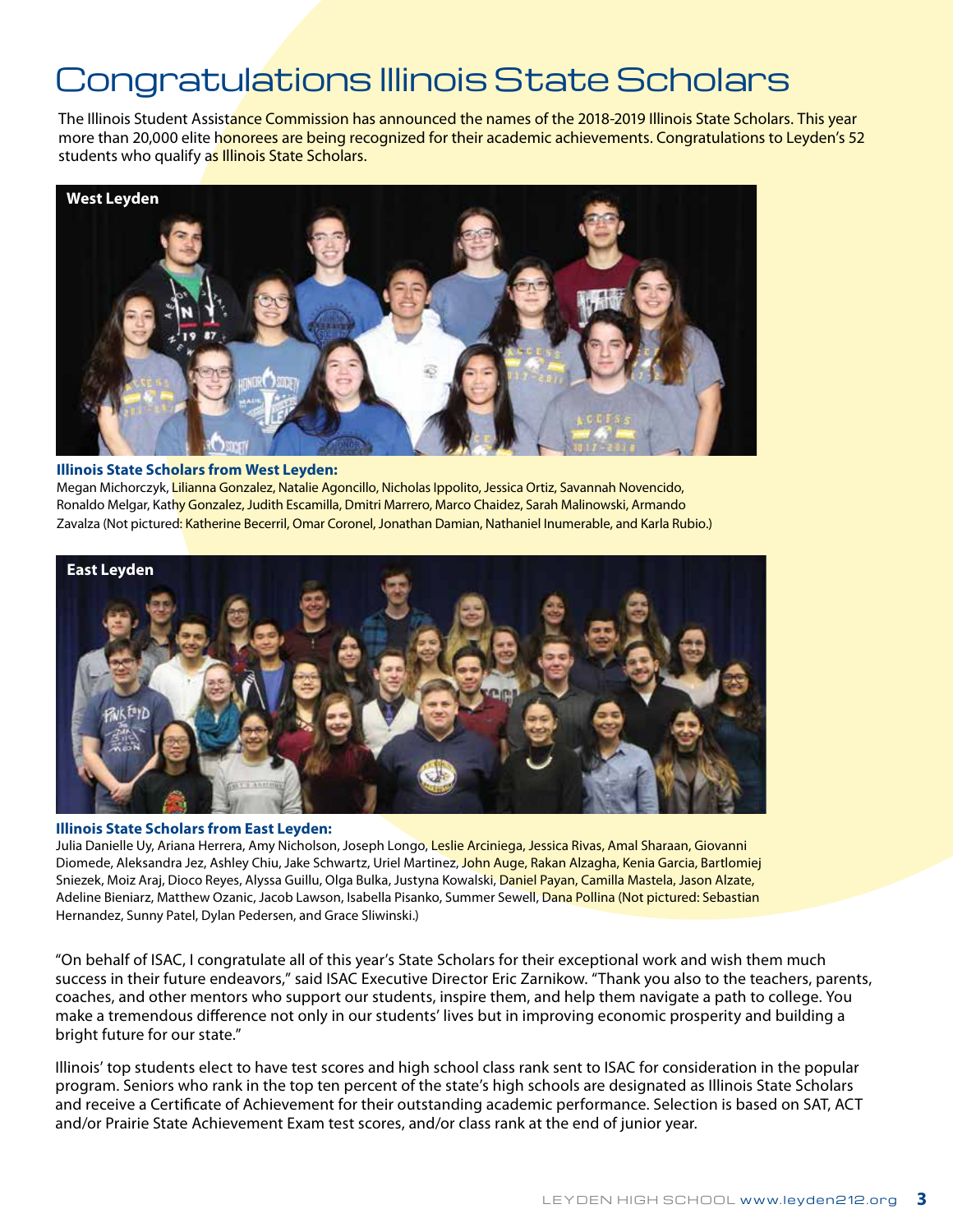### 19th Annual Elmhurst College High School Art Exhibition Scholarship Winners

Leyden students exhibited more than 150 pieces of artwork at the 19th Annual Elmhurst College High School Art Exhibition held January 13 to January 23 in the Frick Center at Elmhurst College. Leyden was one of eight area high schools that participated in the competition.

Student artists from both campuses earned a total of 34 awards. Two of those awards included a renewable \$2,000 Purple Ribbon Special Scholarship Award to Elmhurst College. The skilled art students who won the scholarship award are **David Sadlo** of East Leyden and **Martin Delgado** of West Leyden. Sadlo's entry, *In the Wild*, is a digital image of a fox broken into smaller

triangular pieces. Delgado's creation is a collage of nine drawing variations of a pear titled *Pear 9 Ways*.

The exhibition highlighted hundreds of works in various media including paintings, prints, sculptures, videos, and computer art. Suellen Rocca, director of exhibits at the college, noted that there are many talented high school students that take part in the exhibition every year.

Scholarships, ribbons, and certificates were awarded at the artists' reception held in January.



*West Leyden senior Martin Delgado won a renewable \$2,000 scholarship to Elmhurst College for his work Pear 9 Ways.*



*In the Wild by David Sadlo earned the East Leyden senior a renewable \$2,000 scholarship to Elmhurst College.*

# Writers Week and One Book, One Leyden Celebrate The Art of Storytelling

Leyden's Writers Week event and the One Book, One Leyden program recently joined forces to celebrate the art of storytelling. Held the second week in February, the Writers Week agenda featured professional writers, faculty, staff, and students who revealed their personal stories. "The students and teachers who shared their stories helped advance the purpose of Writers Week," says John Rossi, English department chair and event organizer. "Their willingness to participate in the name of creating connections and building empathy affirmed my appreciation for how special Leyden is."

The week concluded with a visit from Warren St. John, author of *Outcasts United*, the district's One Book, One Leyden 2018 selection. St. John visited both campuses to meet with and speak to students and staff about his national bestseller. He said that at its core, *Outcasts United* is a story about the power of building community and the impact one person can have on the lives of others.

Janine Asmus, One Book, One Leyden organizer and media center specialist, said the author was well received by students because his book resonated with Leyden's diverse student population.



*Warren St. John, author of Outcasts United, spoke to students about the events, circumstances and people that prompted him to write a national bestseller.*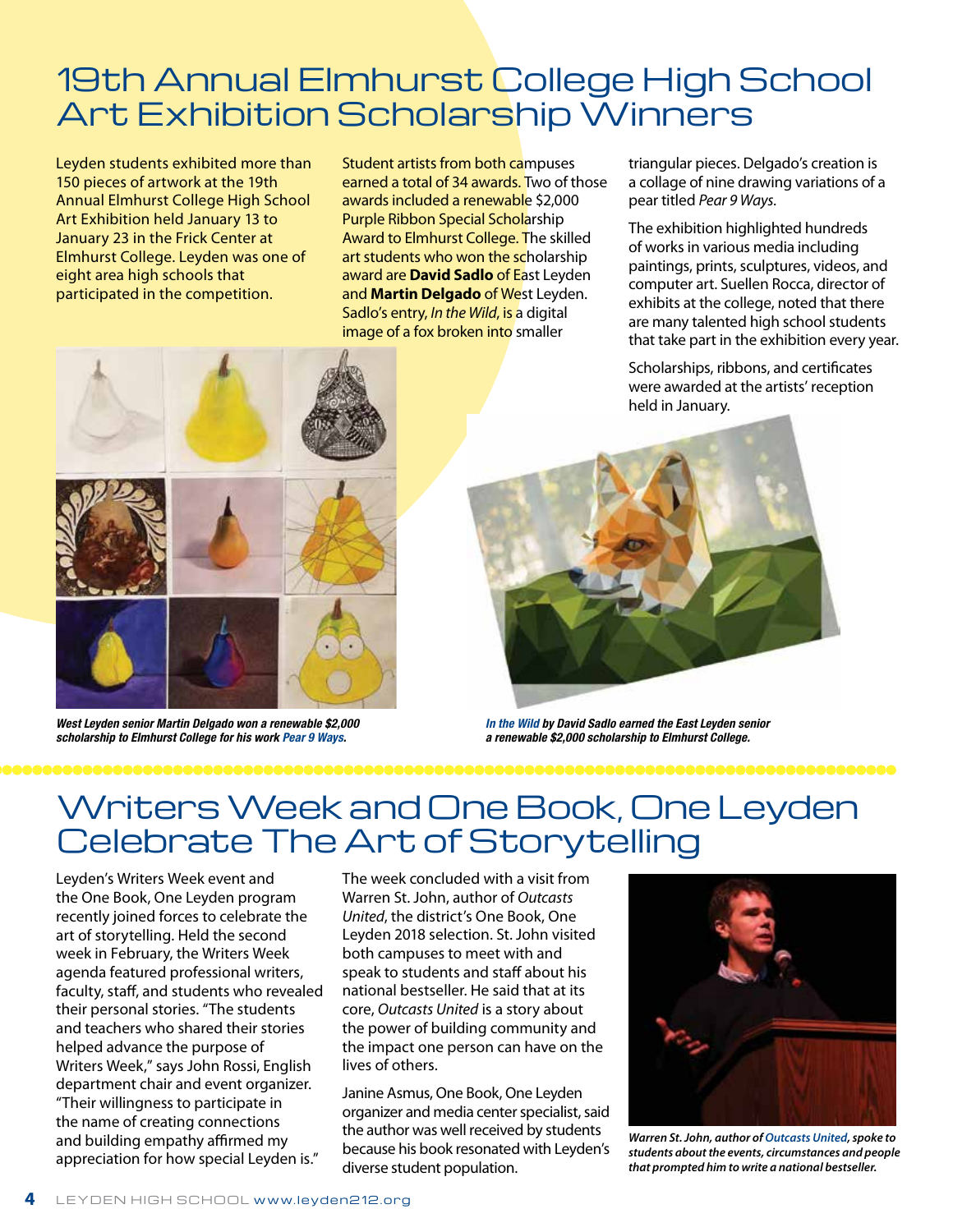### 2018 Annual Triton College High School Art Competition

This winter Leyden was one of six area high schools that participated in the 2018 Annual Triton College High School Art Competition. Leyden artists accounted for 72 pieces of the approximately 145 pieces on display at the exhibit - about half of the entries.

Works of art are submitted in six different categories that include drawing, painting, photography, mixed media, design, and sculpture. The pieces judged to be the strongest receive Blue Ribbon awards. Leyden students won nine out of 16 blue ribbons in the first round of competition. Those pieces were judged a second time within their respective categories. Leyden artists won two of the six Best in Category awards; and one student won Best in Show.

The following students were honored for their creativity and skill in the mixed media and photography categories. **Shakty Granados** of West Leyden received Best in Mixed Media for her skateboard deck titled *Flight of the Bees*. **Bartlomeij Saminski**, also from West Leyden, won both Best in Photography and Best in Show for his photograph titled *Interior*.

A reception and awards ceremony for the artists was held in mid-February at the Triton College Art Gallery.





*Bartlomeij Saminski Interior* Triton College High School Art Competition Best of Photography Best of Show *and* Scholastic Art and Writing Competition National Silver Medal Award

*Shakty Granados Flight of the Bees* Best of Mixed Media

### 

## Scholastic Art Competition Award Winner

**Bartlomeij Saminski** earned two awards at the Regional Scholastic Art and Writing Competition held in February. He then moved on to the Scholastic national competition and won nationwide recognition for his skill in photography.

Saminski, a junior at the West campus, captured two National Silver Medal awards for his photographs, *Interior* and *Summer Vacation*. Scholastic art panelists judge the artwork on originality, technical skill, and the emergence of a personal voice.

National medalists receive certificates and medals and are considered for national exhibition, publication, and scholarship opportunities.

> *Bartlomeij Saminski Summer Vacation* National Silver Medal Award Scholastic Art and Writing Competition

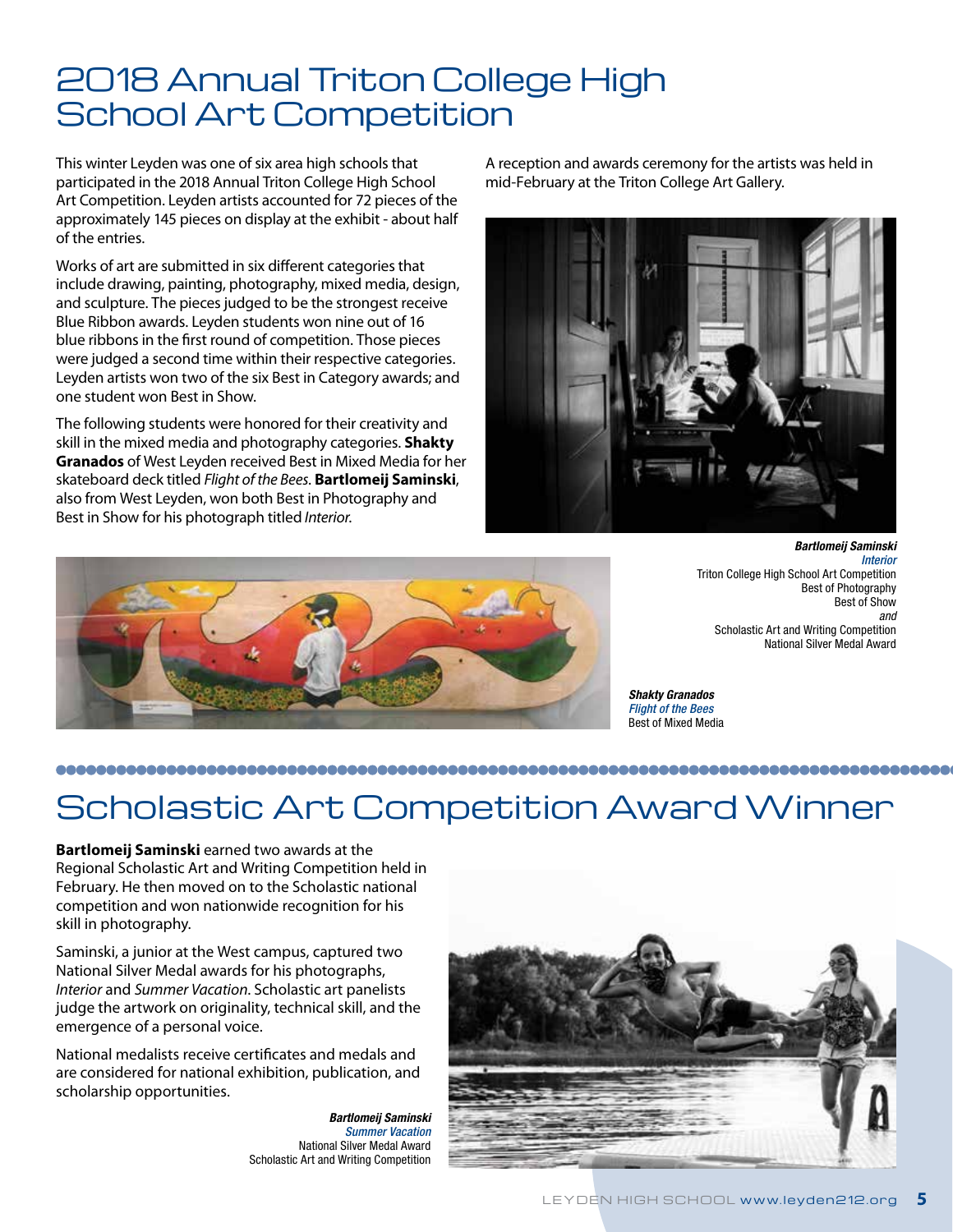## District 212 Teatro Leyden Honored with Magna Award

District 212s Teatro Leyden, a bilingual approach to a high school theater program, is one of three programs honored as a Magna Awards 2018 Grand Prize winner. Sponsored by the National School Boards Association (NSBA), the Magna Awards program recognizes school districts that use original, inventive methods to promote an increase in student achievement.

A panel of judges selected District 212s Teatro Leyden as an outstanding example of equity in education in the less than 5000 enrollment category. Judges noted Teatro Leyden's unique approach to engaging underserved students and also reviewed the program's success, longevity, sustainability, and capability of being duplicated by other school districts under similar conditions.

*"We came across La Gringa, a show written in both Spanish and English. We thought, why not, it couldn't hurt to try." -* Vic Pilolla

Teatro Leyden emerged four years ago when the district's theater department noticed only a few Hispanic students were auditioning for plays and musicals. In addition, very few Hispanic community members were attending the shows.

Theater department members Bill Mitchell, Adrianne Nix, and Victor Pilolla considered the matter and realized the unintended message to students was that theater participation was limited to students who speak English.

To remedy that perception and to recruit Spanish-speaking students, the trio decided to try something different. "We were looking for ways to attract



*Teatro Leyden's most recent production, ¿Es la Vida un Sueño? (Is Life a Dream?) debuted in March and included Spanish-speaking and English-speaking casts. From left to right - Abram Reyes, Michael Barajas, Paulina Walczak, and Tori Novak*

members of our Hispanic student population and encourage them to participate in the theater program," says Victor Pilolla, Leyden's theater productions manager and technical director. "We came across *La Gringa*, a show written in both Spanish and English. We thought, why not, it couldn't hurt to try."

In an innovative move, the theater department held auditions for and staged La Gringa, the tale of a young woman caught between her Hispanic culture and adjusting to life in New York, as two plays with two casts, one English– speaking and one Spanish-speaking. As a bonus, some bilingual students opted to perform in both shows.

The experiment worked as more Hispanic students joined the program, and community members who had never been in Leyden schools before began attending shows. "In both cases, the message from the district is that our schools and our programs are for everyone. Teatro Leyden has become a part of the school culture. It empowers our students to get involved, and engages a broader population of community members," says Superintendent Nick Polyak.

On April 7, district representatives will discuss program development and show images and video clips to several thousand people attending the NSBA's Annual Conference to be held in San Antonio, Texas.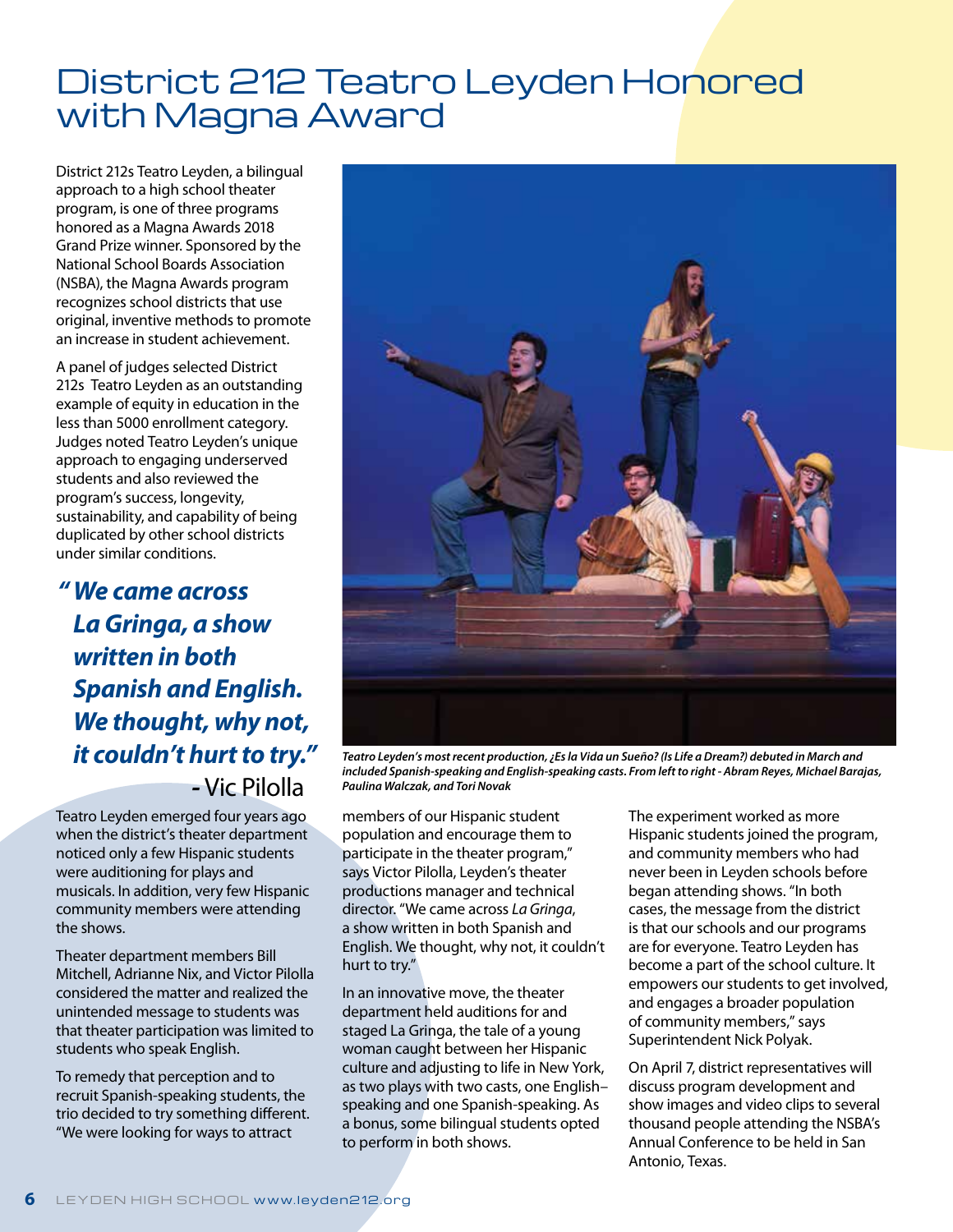### East Leyden Groundbreaking Marks Historic Construction Project



*Pictured from far right to left: Student board members Marco Chaidez and Lejla Sadikovic prepare to break ground with future East Leyden students at the groundbreaking ceremony.*

On March 15, District 212 celebrated a historic construction project as school representatives broke ground for a new addition during a ceremony held at East Leyden's Dodge Field. The event marked the start of phase two in a renovation undertaking that includes both campuses, one that began with construction at the West campus last May.

"We're very excited about these construction projects that will benefit generations of students and enhance the education process at both campuses," said Superintendent Nick Polyak at the onset of the ceremony.

School board members, administrators, staff and community members witnessed the ceremony as local middle school and elementary students donned hard hats and joined Leyden student school board members to break ground together in a gesture that signified the district's commitment to present and future students.

Plans at East include an estimated \$55 million project that features new classrooms, practice rooms for band and choir, a new cafeteria and commons, an enclosed inner courtyard, aquatic center, preschool and daycare facility.

"Since 1927 this school has evolved into a vibrant and innovative hub for students, creating and shaping a worldclass education institution," said Jason Markey, principal at East Leyden. "This new addition prepares East to move forward with new spaces that match the learning experiences taking place inside its walls."



*Pictured from left to right: Jason Markey, principal at East Leyden, and retired former East Leyden Principal and Assistant Superintendent Bob Johnson, review an architect's rendering of the school's addition.*

School Board President Greg Ignoffo noted that "for 91 years East Leyden has served the community well," but the school "had reached the point of functional obsolescence." He added "it was time to identify the district's needs as far into the future as possible," and thanked Polyak, and former Superintendent Kathy Robbins, for recognizing the issues that led to the construction projects.

Construction at both campuses is going forward without the need for a tax referendum or a tax increase to the public, Polyak said.